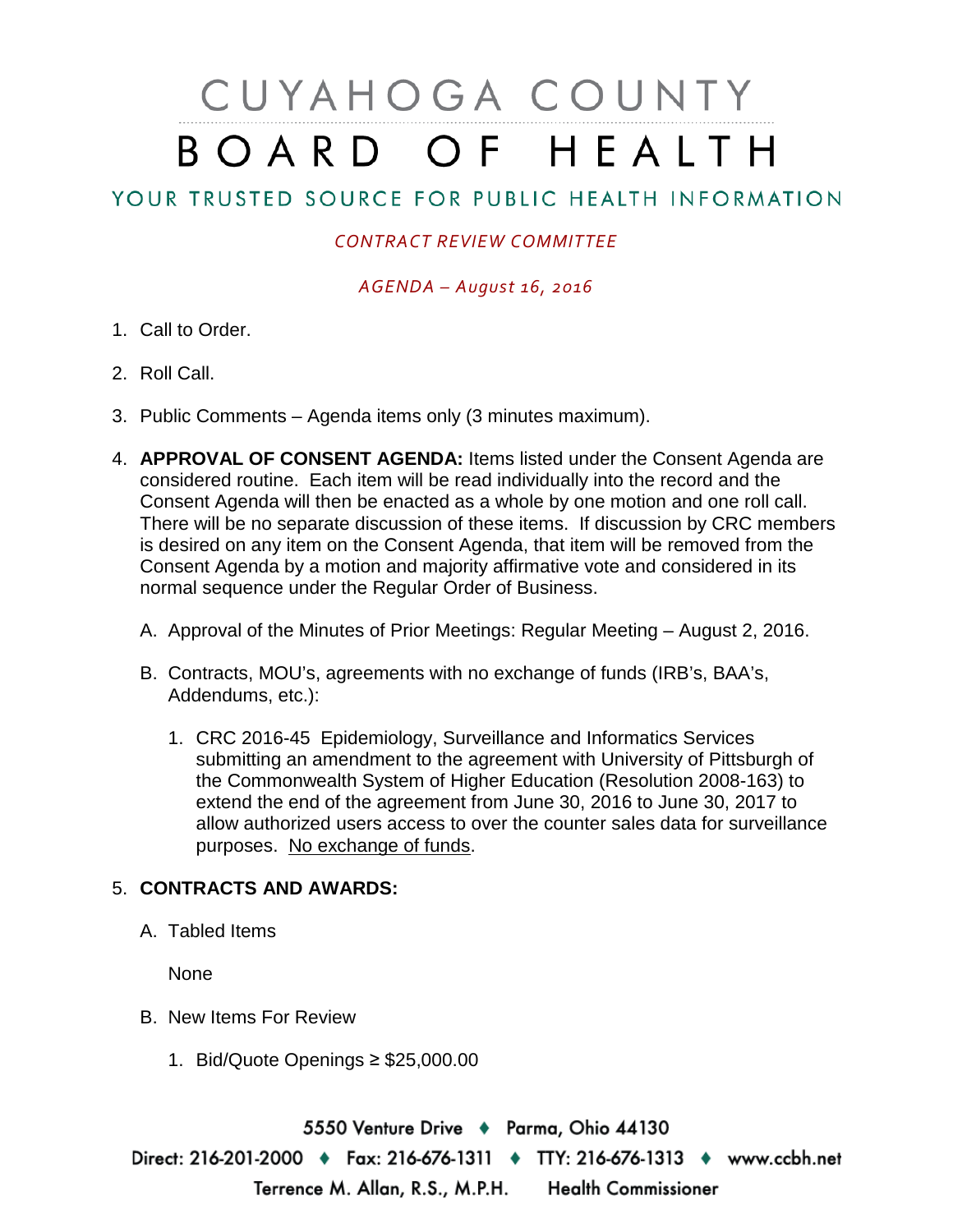- a. CRC 2016-46 15102 Clifton Blvd. (Units 1,2,3,4) Lakewood, OH 44107
- 2. Bid/Quote Openings < \$25,000.00
	- a. CRC 2016-47 753 East  $236<sup>th</sup>$  St. Euclid, OH 44123
	- b. CRC 2016-48 286 East  $238<sup>th</sup>$  St. Euclid, OH 44123
- 3. Expenditures: Contracts < \$25,000.00
	- a. CRC 2016-49 Prevention and Wellness Services submitting the following contracts under the 2016/2017 Prevent Premature Fatherhood (PPF) grant:
		- i. Cleveland Rape Crisis Center  $7/1/16 6/30/17$  \$4,250.00

Purpose: To facilitate up to 17 youth groups and/or community forums to discuss healthy relationships.

Funding Source: 100% reimbursable through the FY2017 PPF grant.

ii. Lushun Collins  $7/1/16 - 6/30/17$  \$2,000.00

Purpose: To facilitate up to 8 youth groups and community forums on the topic of sexual health.

Funding Source: 100% reimbursable through the FY2017 PPF grant.

iii. Tracy Johnson 7/1/16 – 6/30/17 \$1,750.00

Purpose: To facilitate up to 7 youth groups and community forums on the topic of HIV.

Funding Source: 100% reimbursable through the FY2017 PPF grant.

b. CRC 2016-50 Prevention and Wellness Services submitting a contract with Radio One under the Reproductive Health and Wellness (RHW) grant

5550 Venture Drive + Parma, Ohio 44130 Direct: 216-201-2000 ♦ Fax: 216-676-1311 ♦ TTY: 216-676-1313 ♦ www.ccbh.net Terrence M. Allan, R.S., M.P.H. Health Commissioner